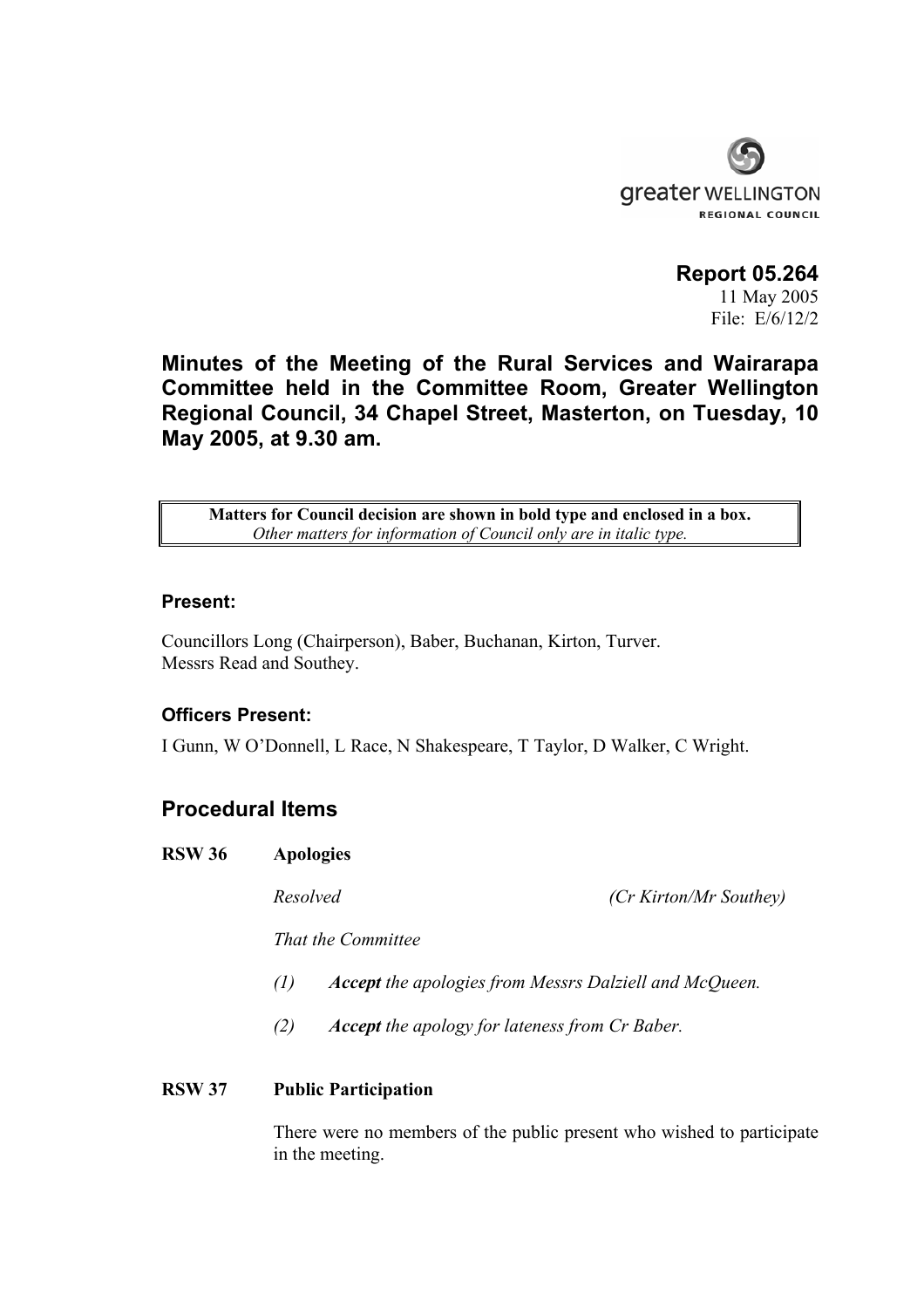## **RSW 38 Confirmation of Minutes**

In relation to RSW 27 – Riparian Management Implementation – Mr Wright indicated that a presentation on the Raglan Community's Project would be given at the conclusion of this meeting rather than circulating a copy of their summary report.

*Resolved (Mr Read/Mr Southey)* 

 *That the Committee* 

 *Confirm the minutes of the meeting of the Rural Services and Wairarapa Committee held on 17 March 2005.* 

# **Matter for Committee Decision**

## **RSW 39 Targeted Scheme Rates and Balances**

**Report 05.192** File: WS/04/09/01

Councillor Long reported that he had been approached by the Riversdale Ratepayers Association to see whether Greater Wellington Regional Council would be able to give assistance with damage repair work to the edge of the Motuwaireka Stream where considerable flood damage had occurred to the adjacent pathway and both sides of the stream.

 Officers indicated that this was reserve land and therefore the responsibility of the Masterton District Council.

 It was agreed that officers would inspect the flood damage on the Motuwaireka Stream and consider whether any works would qualify under the isolated works policy.

*Resolved (Cr Kirton/Cr Buchanan)* 

 *That the Committee* 

- *1. Note the information in the report.*
- *2. Approve that Councillors Buchanan and Long be appointed to a sub-committee to approve the final scheme rates schedule to be submitted to the formal Council meeting on 9 June.*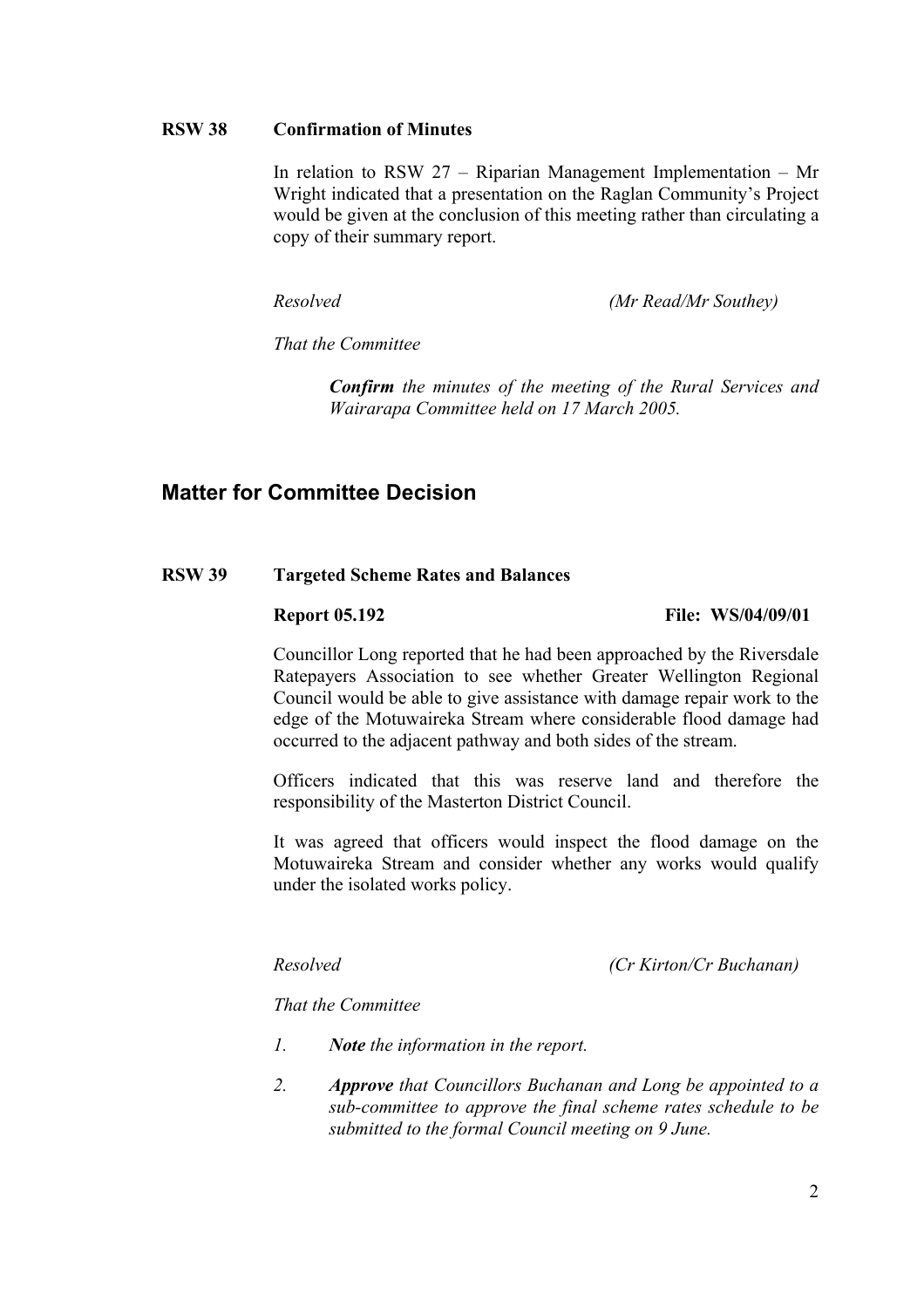# **Matters Reported for Information**

## **RSW 40 Divisional Manager's Report**

**Report 05.184** File: WS/08/05/01

#### **Concerning 2.1 - Tours**

Cr Buchanan extended his thanks to staff for organising the Councillors tour of the Wairarapa on 11/12 April which had been very well received and an informative two days.

## **Concerning 3.9 – Ballance Farm Environment Awards**

Councillor Turver wondered whether a modest promotional strategy could be considered to target more rural landowners to enter the Ballance Farm Environment Awards from the Kapiti, Porirua and Hutt Valley areas. It was noted that other sponsors were also involved with the Awards, and additional promotion in the above areas would be taken on board in future years.

## **Concerning 4.5 – Appeals**

The Committee was advised that consent had given by the hearings committee to stage 1 but not stage 2 of the Castlepoint seawall and the Masterton District Council were appealing the decision. Masterton District Council were hoping to commence stage 1 of the seawall prior to the appeal being heard.

## **Concerning 4.9 – Floodwarning**

It was noted that a Wairarapa floodwarning newsletter was to be forwarded shortly to all landowners who receive floodwarnings from Greater Wellington.

Cr Baber arrived at 10.15am.

*Resolved (Cr Turver/Cr Baber)* 

 *That the Committee* 

- *1. Receive the report.*
- *2. Note the contents of the report.*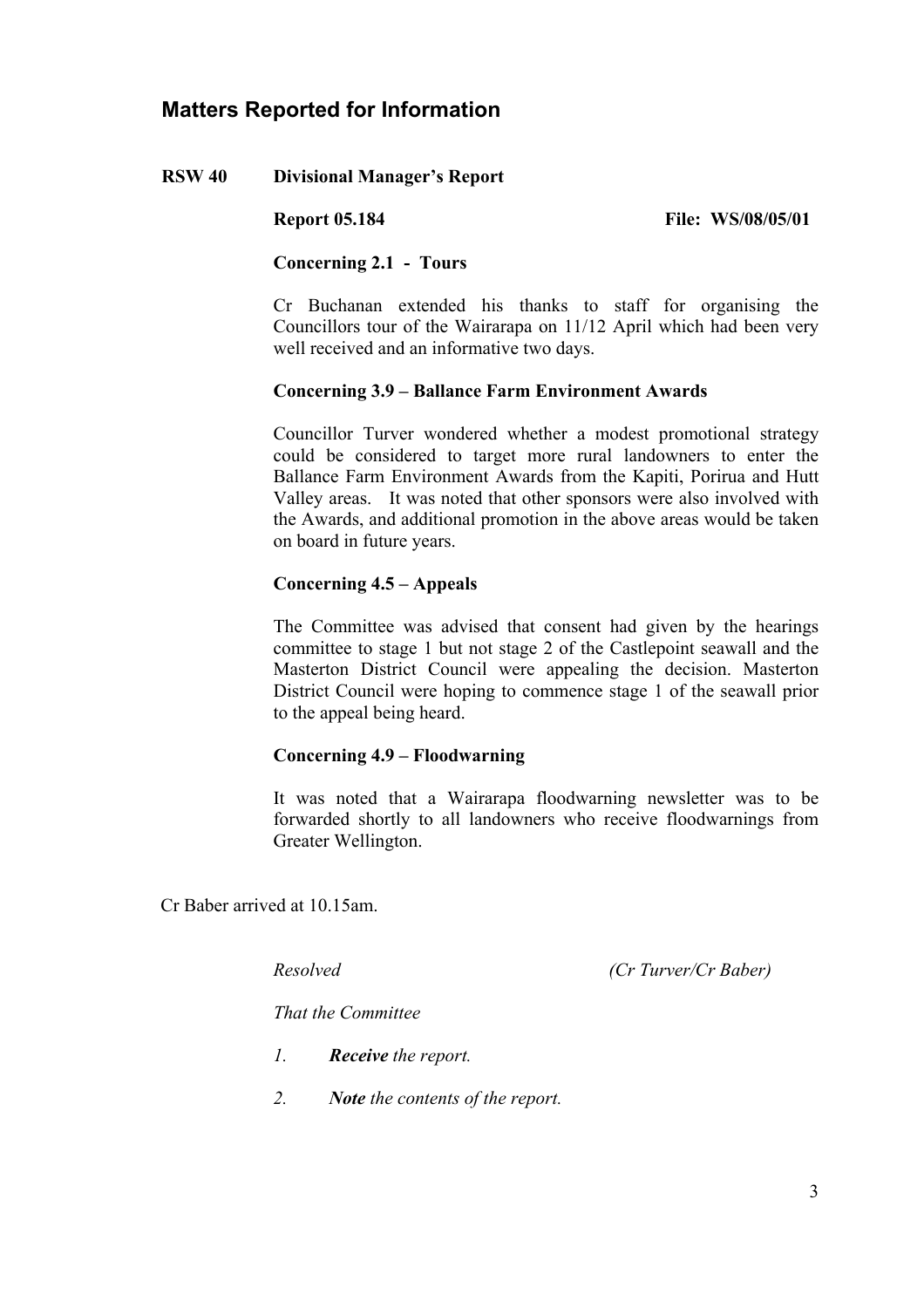## **RSW 41 Financial Report for the Nine Months to 31 March 2005**

## **Report 05.194** File: WS/08/05/01

*Resolved (Cr Kirton/Mr Southey)* 

 *That the Committee* 

- *(1) Receive the report.*
- *(2) Note the contents of the report.*

## **RSW 42 Cat Management Programmes**

## **Report 05.191** File: WB/02/20/01

 *Resolved (Cr Buchanan/Mr Read)* 

 *That the Committee* 

- *(1) Receive the report.*
- *(2) Note the information in the report.*

## **RSW 43 Draft Combined Wairarapa District Plan Overview**

#### **Report 05.179 File: WP/02/02/05**

Rachel Hornsby, Section Leader, Policy & Planning, was present for the discussion on this item.

 *Resolved (Mr Read/Cr Baber)* 

 *That the Committee* 

- *(1) Receive the report.*
- *(2) Note the information in the report.*

**RSW 44 Regional Council Input into District Planning Report 05.190 File: WP/02/14/02** *Resolved (Mr Southey/Cr Turver)*